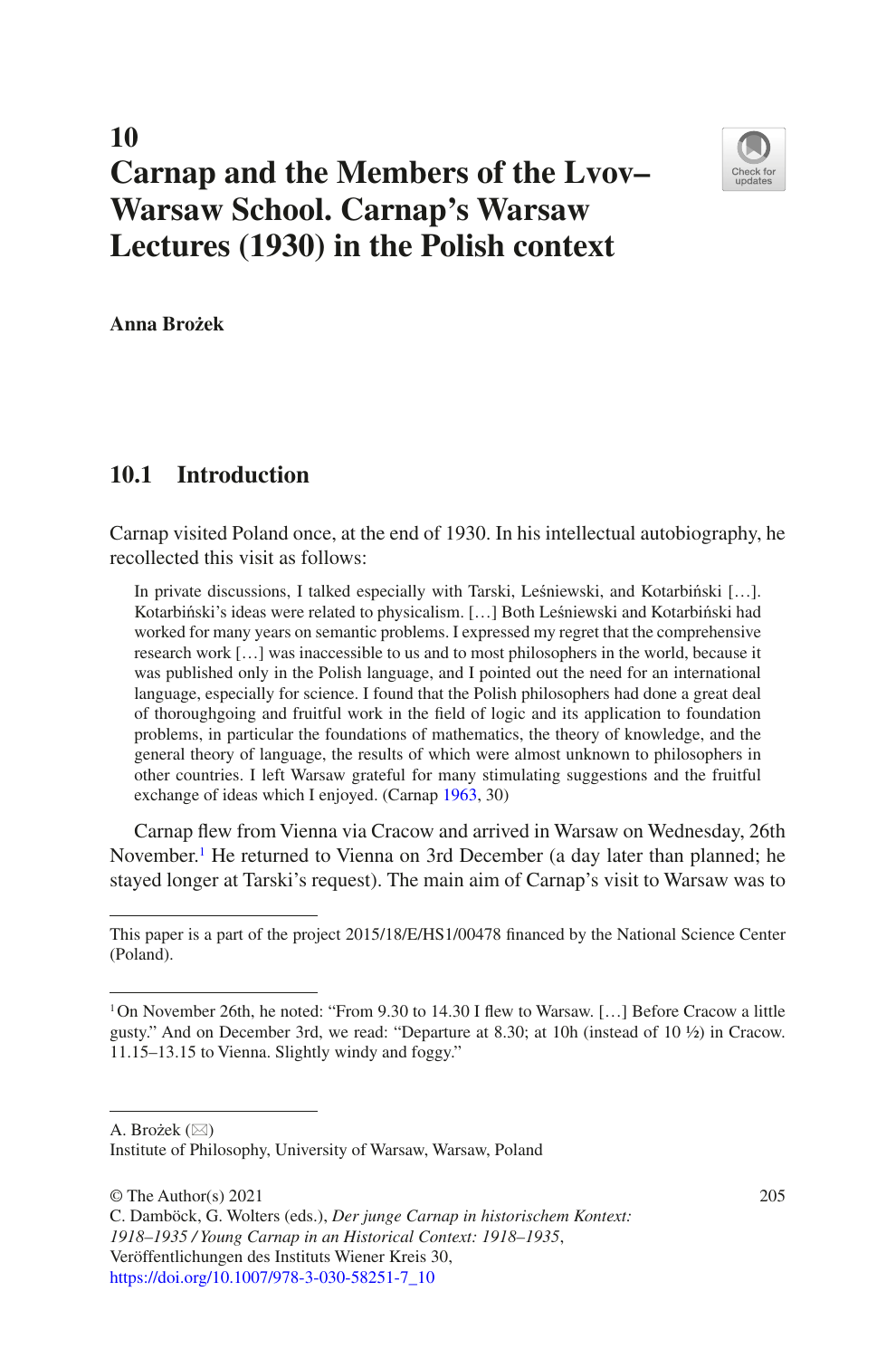give three lectures. He was officially invited by the Warsaw Philosophical Society, whose president was Tadeusz Kotarbiński. Thanks to the content of Carnap's *Diaries*, [2](#page-1-0) as well as the preserved correspondence with members of the Lvov–Warsaw School (hereafter: LWS), we know the details of his visit, including personal meetings with Polish scholars. The present paper concentrates on Carnap's lectures and reactions to them. It also presents some interpersonal relations between Carnap and representatives of the LWS.

At the request of Polish philosophers, Carnap prepared summaries of his lectures, which were translated into Polish and published in *Ruch Filozofczny* [*Philo-*sophical Movement], the journal of the Polish Philosophical Society.<sup>[3](#page-1-1)</sup> Below, I present the content of these lectures together with their background and their resonance in Poland. As part of the background, I include the intellectual atmosphere in Warsaw in 1930, especially the dominant trends and views in the areas and problems discussed by Carnap in his lectures. By 'resonance', I mean the reactions of Polish thinkers to what Carnap presented. I must add that the analysis of the relations between Carnap and the Poles he met is only sketchy, and to make them complete, a lot of further research is needed.<sup>4</sup>

Before coming to Carnap's lectures, some historical facts should be mentioned. Usually, two events are indicated as the beginning of the interactions between the Lvov–Warsaw School and the Vienna Circle: Carl Menger's visit to Warsaw in 1929 and Alfred Tarski's visit to Vienna in the following year. However, it turns out that already in 1928, Jan Łukasiewicz, Warsaw's leading logician, met Schlick in Vienna and learned about soon-to-be-published book by Carnap (probably the *Aufbau*). This is how Łukasiewicz recounted this event:

When in Vienna<sup>5</sup> in 1928, I learned from him [i.e., Schlick] that in the series of J. Springer's Company in Berlin, entitled *Schriften zur wissenschaftlichen Weltauffassung*, a book by an associate professor of Vienna University, R. Carnap, containing a critique of philosophy from the point of view of mathematical logic, will be issued soon. (Łukasiewicz [1929b](#page-15-1), 431)

The frst mention of the Vienna group happened 1929 in the journal *Ruch Filozofczny*. [6](#page-1-4) Tarski's Vienna lectures took place in February 1930, and thanks to them Carnap became acquainted with the main results of Polish logicians. He was very impressed and instantly noticed the importance of these results for his own scientifc projects. He also tried to convince his Viennese colleagues of the value of the Polish results:

<span id="page-1-0"></span><sup>&</sup>lt;sup>2</sup>See Carnap [\(1908–1935\)](#page-15-2). All quotations from the *Diaries* are in my English translation.

<span id="page-1-1"></span><sup>3</sup>See Carnap [\(1930–31a;](#page-15-3) [1930–31b](#page-15-4); [1930–31c](#page-15-5)).

<span id="page-1-2"></span><sup>4</sup>The most long-lasting relation occurred between Carnap and Tarski; it was the only one that lasted into the second half of the 20th century. Carnap–Tarski relations were characterized many times, even by themselves, and that is the reason why I do not develop this subject here. See, for instance, Woleński and KÖhler [\(1999](#page-16-0)); Brożek, Stadler and Woleński ([2017\)](#page-15-6).

<span id="page-1-3"></span><sup>&</sup>lt;sup>5</sup>Perhaps Łukasiewicz stayed in Vienna on his way to Italy, where he participated in the 5th International Mathematical Congress in Bologna.

<span id="page-1-4"></span><sup>6</sup>Cf. *Ruch Filozofczny* IX (1928–29), p. 196.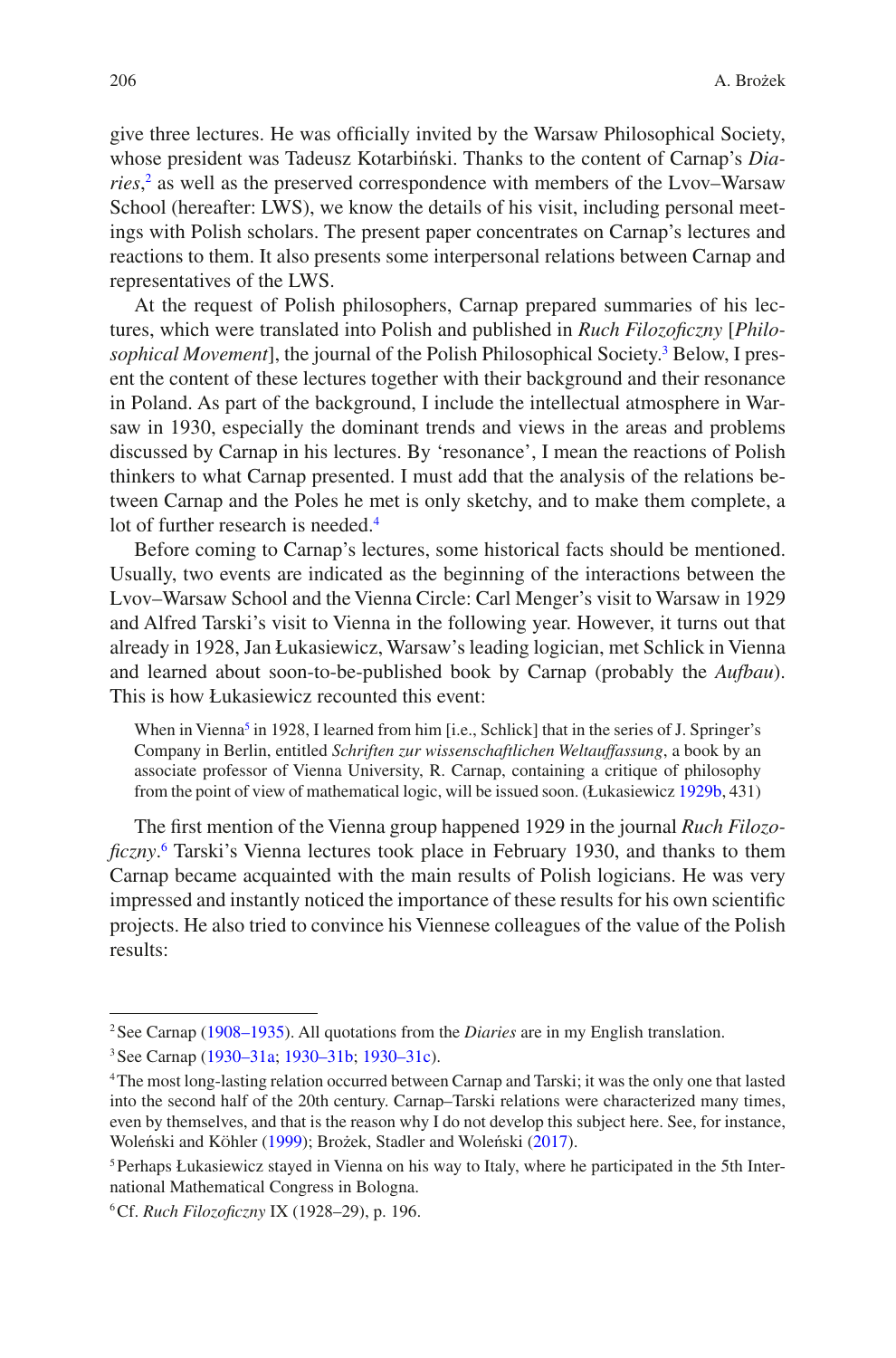Tarski came to Vienna in February 1930, and gave several lectures, chiefy on metamathematics. We also discussed privately many problems in which we were both interested. Of special interest to me was his emphasis that certain concepts used in logical investigations, e.g., the consistency of axioms, the provability of a theorem in a deductive system, and the like, are to be expressed not in the language of the axioms (later called 'the object language'), but in the metamathematical language (later called 'the metalanguage'). In the subsequent discussion, the question was raised whether metamathematics was of value also for philosophy. I had gained the impression from my talks with Tarski that the formal theory of language was of great importance for the clarifcation of our philosophical problems. But Schlick and others were rather skeptical at this point. At the next meeting of our Circle, when Tarski was no longer in Vienna, I tried to explain that it would be a great advantage for our philosophical discussions if a method were developed by which not only the analyzed object language, e.g., that of mathematics or of physics, would be made exact, but also the philosophical metalanguage used in the discussion. I pointed out that most of the puzzles, disagreements, and mutual misunderstandings in our discussions, arose from the inexactness of the metalanguage. My talks with Tarski were fruitful for my further studies of the problem of speaking about language, a problem which I had often discussed, especially with Gödel. (Carnap [1963,](#page-15-0) 28–29)

It was also during Tarski's stay in Vienna, in February of 1930, that Carnap received an informal invitation to Warsaw[.7](#page-2-0) Let us stress that this frst contact of Carnap with Warsaw thought was a contact with mathematical logic. Tarski never considered himself as a philosopher (despite his results proving to be of great importance to philosophy). However, many philosophers, and logicians trained in philosophy, belonged to Tarski's Warsaw environment. Carnap will have realized the diversity of the scientifc philosophy in Poland while visiting Warsaw at the end of 1930.

#### **10.2 Lecture 1**

Let us now come to the content of Carnap's lectures, which I present based on the author's summaries. The frst of them in Warsaw was public and was presented on 27th November (starting at 7.15 pm) in Lecture Hall 3 at the University of Warsaw. It was entitled "Psychology in physical terms". Here are Carnap's main theses<sup>[8](#page-2-1)</sup>:

<span id="page-2-0"></span><sup>7</sup>See the notes in Carnap's *Diaries* of 22nd and 24th February 1930. Let me only mention that Tarski of course attended Carnap's lectures in Warsaw, and both men met several times in private, also in Tarski's fat. A day before Carnap's departure, they talked about the possibility of publishing Tarski's 'brochure' and about the planned logic journal in Poland (Tarski complained about Łukasiewicz's sluggishness). Cf. Carnap (1908–1934, 891).

<span id="page-2-1"></span><sup>8</sup> I focus only on Carnap's auto-abstract (see Carnap [1930–31c](#page-15-5)) and not on Carnap's paper published later in *Erkenntnis*. It is, however, an interesting question whether there were any essential differences between the content of the Warsaw lectures and that of the articles prepared by Carnap. I answer this question in this paper only partially. I also do not discuss Carnap's views; I assume they are known to the reader.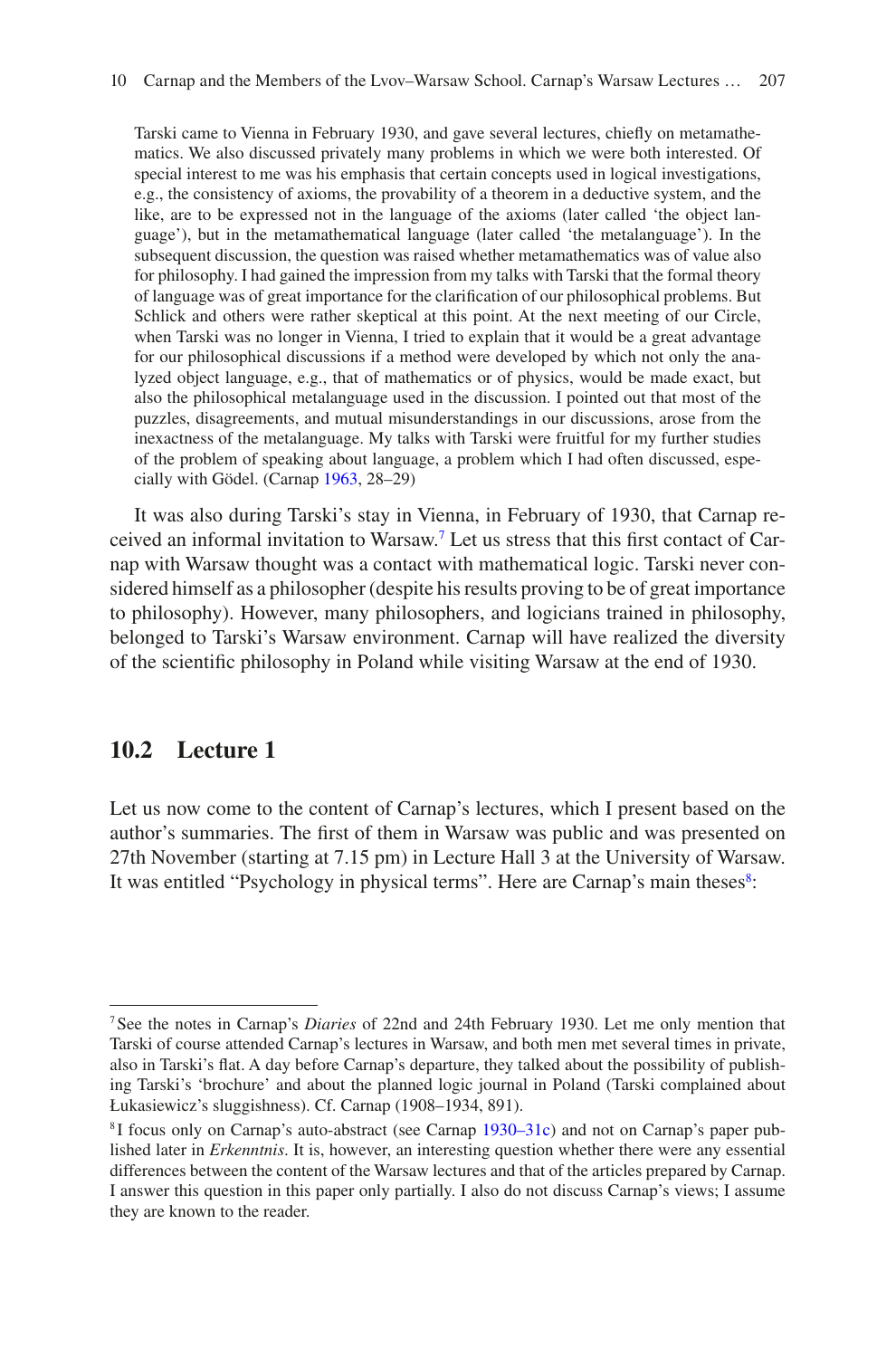- (1) The sense of a sentence is the method of its verifcation, that is, the conditions of its truthfulness: if two sentences have the same conditions of truthfulness, they have the same sense.
- (2) A sentence about a mental experience (e.g., 'Individual *A* is angry now') has the same sense (i.e., the same conditions of veracity) as the corresponding sentence about a physical behavior pattern attributed to this experience ('The body of individual *A* is in a given physical state').
- (3) Psychology is concerned with certain physical processes, namely, (visible) behavior of living creatures.
- (4) All sciences (including social sciences and cultural studies) speak of physical processes, and therefore all sciences share the same subject. (This is a version of the argument for the Unity of Science.)

What was the 'Warsaw background' of this lecture? Let us note that apart from the logical branch, which Carnap visited in Warsaw, the Lvov–Warsaw School also had a psychological branch, and that this psychology was practiced in the spirit of Franz Brentano. Interestingly, the main, or perhaps even the only, centers of Brentano psychology at that time were Warsaw and Lvov, rather than Vienna, where Brentano taught and where his ideas came from, through Twardowski, frst to Lvov, and then to Warsaw. This is why the most prominent representatives of this psychology are Twardowski and his psychology students: Władysław Witwicki, Bronisław Bandrowski, Stefan Baley, Mieczysław Kreutz, etc. Although Twardowski abandoned psychologism as a *philosophical* standpoint, he remained a *methodological* psychologicist, namely, he was convinced that the best method to practice philosophy was to analyze (the content of) mental states. He also practiced psychology as such, which N.B. he considered to be one of the basic philosophical disciplines, even though at that time it was in the process of becoming independent of philosophy.

The Lvov–Warsaw psychology in that period had three characteristic features: understanding psychology as the analysis of mental phenomena, stress on notional distinctions, and a distinct lean towards humanism. This interpretation was clearly supported by the conviction that physical and mental phenomena were fundamentally separate.

Naturally, Carnap's claims were unacceptable for Warsaw psychologists, including the most prominent of them – Władysław Witwicki. He was Twardowski's student, and a co-founder (together with Twardowski) of the Lvov school of psychology. From 1920, he was the head of the department of psychology at the University of Warsaw. As a representative of the psychological branch of the LWS, he did not maintain particularly close relationships with the Warsaw logicians, which he spoke of in very critical terms. Witwicki attended Carnap's lecture; the two scholars also met in private a few times. One of Carnap's notes suggests that Witwicki tried to convince him that mental states exist and that they may be recognized intersubjectively (by extraspection). By analyzing the details of Carnap's physique and various behavioral circumstances of his life, he deduced a purely psychological surplus. Carnap described these actions in the following way: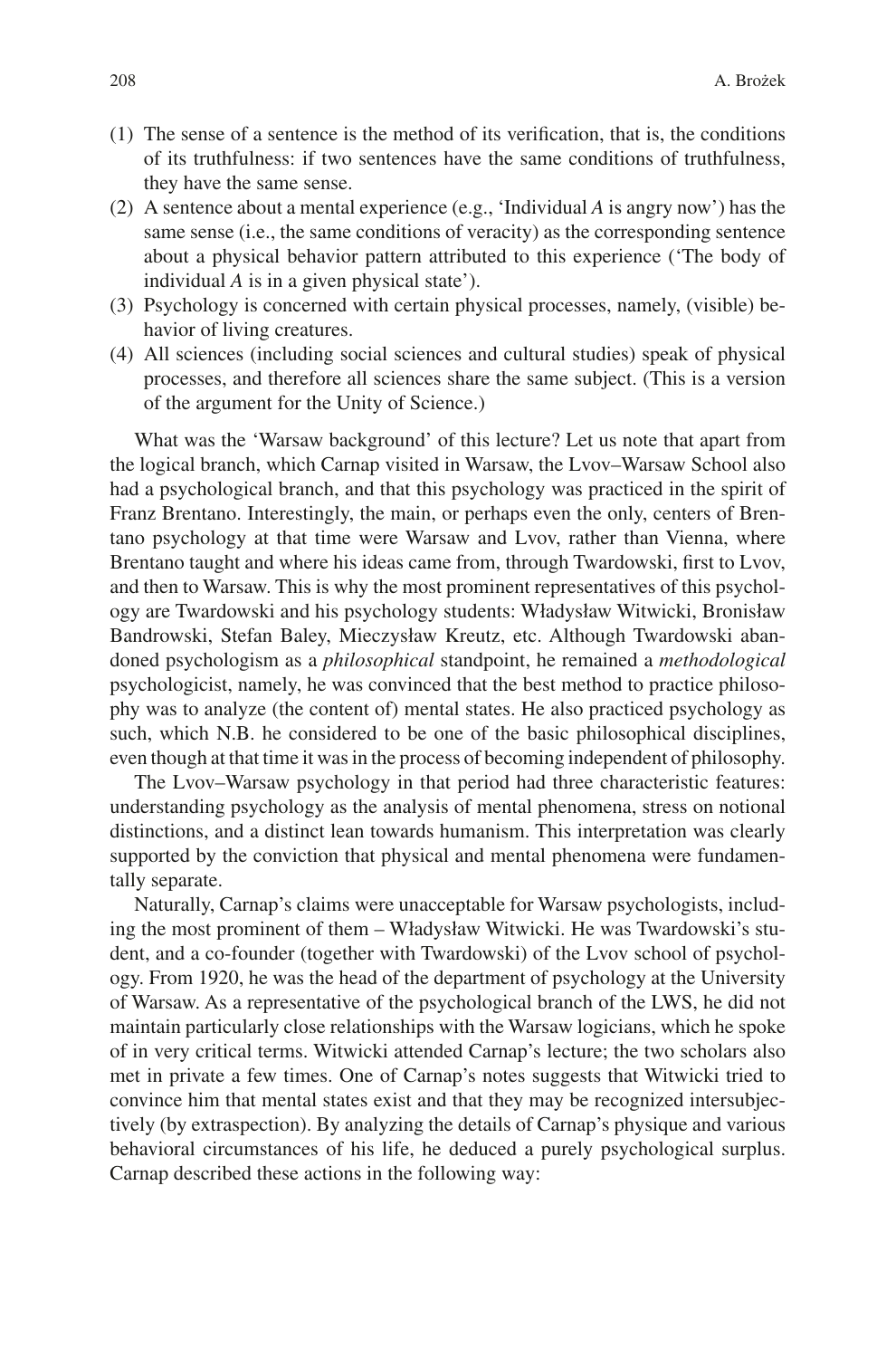Witwicki guessed on the basis of my physique that I was not married or happy alone, that I am agreeable to others, that I prefer music to painting and that one of my parents was tall and the other was plump. (Carnap [1908–1935](#page-15-2), 984)

He also admitted: "There were many surprisingly apt observations" (Carnap [1908–1935,](#page-15-2) 984).

Both men almost certainly had different assessments of these results. For Witwicki, they were the effect of a procedure of interpretation of behavior, admissible in science, whereas for Carnap they were merely lucky guesses.

Polish psychologists (or psychologically inclined philosophers) were of course aware of the subjectivity of introspection and the problems arising from it. One of the responses to these issues was Twardowski's theory of actions and products, as well as distinguishing physical and psychophysical products as indications of mental life. The physical or psychophysical product of a given mental activity as its visible result was considered to be its indication, and the occurrence of the result lets us infer (reductively, of course) the occurrence of the cause.

The members of the LWS also paid attention to the relationship between physical predicates and mental (or psychophysical) predicates, especially to the reduction of the latter to the former. This issue was raised by Kotarbiński ([1920,](#page-15-7) 1929) in the 1920s, and in the 1930s Ajdukiewicz proposed a solution, according to which physical predicates and psychological predicates reduced to them can be of equal range but are never equivalent (see Ajdukiewicz [1934](#page-14-0)). Immediately following World War II, Ajdukiewicz [\(1946](#page-15-8)) referred directly to Carnap's views on introspective sentences. In Ajdukiewicz's opinion, the phenomenon of physicalism is quite distinct from simple materialism or behaviorism. A physicalist only claims that we cannot state anything rational about that which is given in introspection, rather than, for instance, that there is no introspective data. Ajdukiewicz adds that a physicalist cannot accept the materialist thesis that mental objects are not physical objects, not because he deems this thesis to be false, but because he deems it to be nonsensical.

#### **10.3 Lecture Two**

The second lecture was presented by Carnap on the 350th plenary scientifc meeting of the Warsaw Philosophical Society on 29th November and was entitled "Overcoming metaphysics through logical analysis of language". Carnap noted in his *Diaries* that the lecture took place in a room at the Theological Department, where there was a crucifx hanging on the wall. He probably considered it inappropriate when compared to Austrian practices. This inappropriateness contrasted with Carnap's astonishment at the fact that many listeners agreed with the main theses of the lecture.

Here are the main points of the lecture (again based on the author's summary; see Carnap [1930–31a\)](#page-15-3):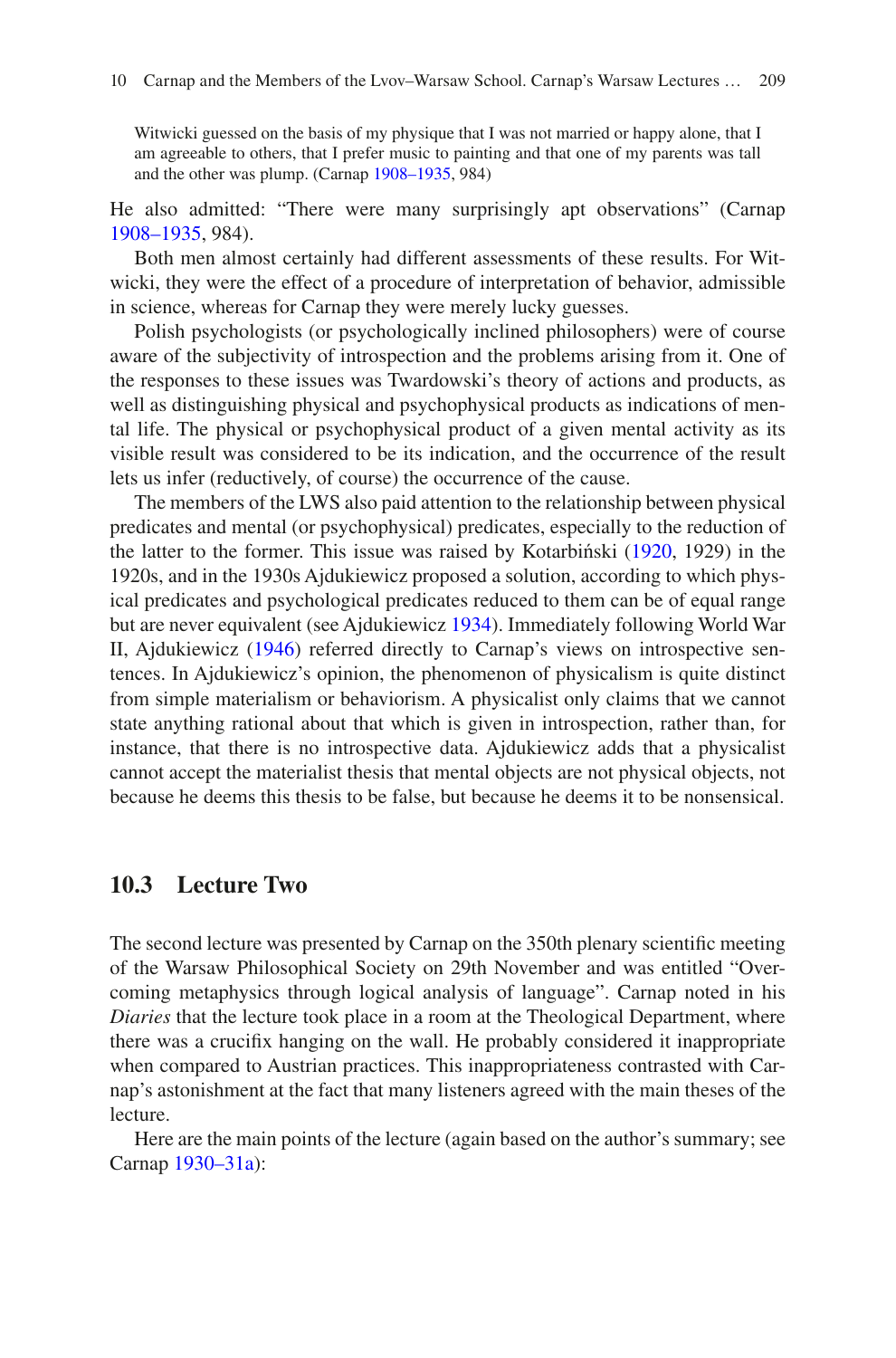- (1) A sentence is nonsensical if it contains at least one word which is devoid of meaning or when its syntax is faulty.
- (2) A word has a meaning when empirical conditions of the veracity of sentences in which this word occurs are established.
- (3) The terms of metaphysics do not meet the requirement of being empirical ('God', 'arché', 'objective spirit', 'a thing in itself').
- (4) Some metaphysical sentences have faulty syntax (for instance Heidegger's 'Das Nichts nichtet').
- (5) Metaphysicians attempt to express content which cannot be tested empirically; this is why sentences formulated by them are apparent (nonsensical) sentences.
- (6) The problems and sentences of metaphysics are nonsensical.
- (7) The function of sentences in metaphysics is to express emotions, and their proper place is art. (Carnap [1930–31a\)](#page-15-3)<sup>[9](#page-5-0)</sup>

Carnap was probably unaware at the time that the fght against vagueness and pseudo-problems in philosophy had many advocates in Poland, especially since Twardowski's times. One could even say that it was one of the dominant trends in Poland in those times, $10$  with traditions reaching far back, at least to the beginnings of the 19th century.

Twardowski's role is signifcant in this context. Firstly, Twardowski's analysis of the word 'nothing['11](#page-5-2) at the end of the 19th century is noteworthy, since it anticipated Carnap's analysis of the sentence 'Das Nichts nichtet'. Secondly, in the paper "On clear and unclear philosophical styles", published at the beginning of the 20th century,<sup>12</sup> Twardowski explicitly formulates the postulate of precision in thought and in speech, which became conventional for the LWS. This postulate had long been implicitly fulflled by his students. Incidentally, the term 'Scheinproblem', which was used in the title of one of Carnap's books, was used by Leśniewski as early as 1911.<sup>[13](#page-5-4)</sup>

Among Poles, one of Carnap's main supporters in his fight against nonsensical metaphysics was Stanisław Leśniewski, the head of the second department of logic at the University of Warsaw (the frst one was under Łukasiewicz). The fact that Carnap found an ally in Leśniewski is supported by two remarks in his *Diaries*. After one of their discussions, he wrote that "we understand each other well in everything" (Carnap [1908–1935,](#page-15-2) 980); and on the day of his departure he wrote that

<span id="page-5-0"></span><sup>&</sup>lt;sup>9</sup> It is significant that in the theses (3) and (5)–(7) – as they were formulated in the auto-abstract – there are no quantifers. It may be assumed that at that time Carnap would have given general quantifers everywhere: '*all* the terms of metaphysics', '*all* metaphysicians', '*all* the problems and sentences of metaphysics', or at least limited general quantifers (with the emphasis that the theses are about traditional metaphysics; for Carnap, Heidegger was a personifcation of such a metaphysics). Cf., in this case, Ajdukiewicz's ([1946\)](#page-15-8) comments quoted below.

<span id="page-5-1"></span><sup>&</sup>lt;sup>10</sup>See Ajdukiewicz [\(1934](#page-14-0)).

<span id="page-5-2"></span><sup>&</sup>lt;sup>11</sup> See Twardowski ([1894\)](#page-16-1) and van der Schaar [\(2017](#page-16-2)).

<span id="page-5-3"></span><sup>&</sup>lt;sup>12</sup> See Twardowski ([1919\)](#page-16-3).

<span id="page-5-4"></span><sup>&</sup>lt;sup>13</sup>See Leśniewski ([1911\)](#page-15-9).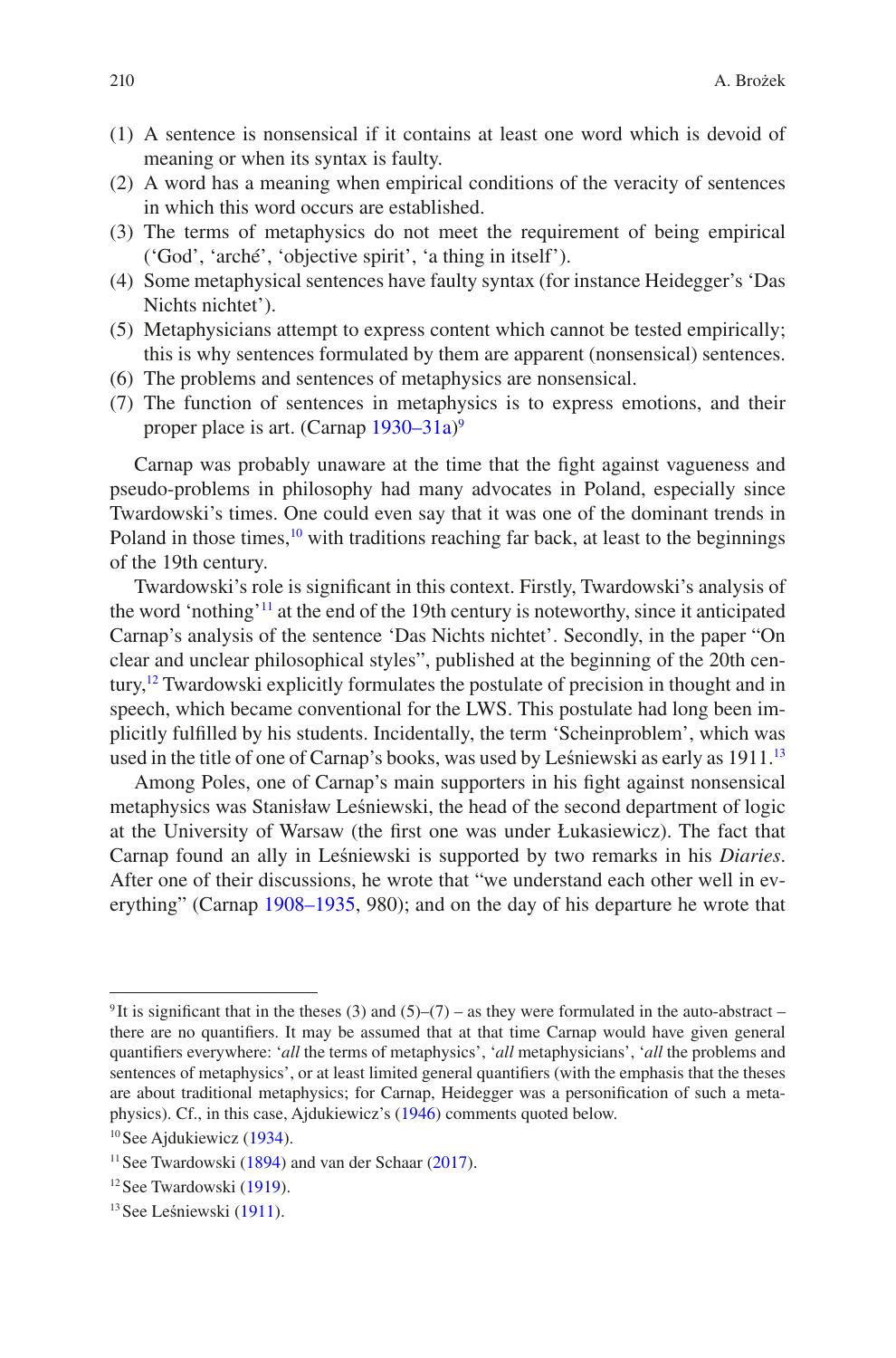"everyone, but especially Leśniewski and Kotarbiński, seem very satisfed with the visit" (Carnap [1908–1935,](#page-15-2) 981).<sup>[14](#page-6-0)</sup>

However, there were two questions that distinguished their standpoints. The frst concerned sense-data. For the early Carnap, the assumption of the existence of sensory data was something signifcant, as they constituted the only reasonable foundation of the whole edifce of science. According to Carnap's recount (and my knowledge of Leśniewski's viewpoint from his writings), Leśniewski considered sensory data to be typical metaphysical fctions. Leśniewski's arguments could be one of the reasons for Carnap gradually withdrawing the description of the empirical foundation of scientifc knowledge in the categories of sense-data and replacing it with a description in the categories of physical objects.

The second question raised in discussions between Carnap and Leśniewski concerned general criteria for the meaningfulness of expressions, more specifcally, of sentences. As Carnap wrote, "Leśniewski claims that it is a matter of linguistic convention whether the sentence 'Life is square' will be deemed false or nonsensical" (Carnap [1908–1935](#page-15-2), 979). Based on Leśniewski's concept of syntactic categories, later expanded by Ajdukiewicz, it depends on what categories will be permitted in the description of a given language, and in particular on whether we allow for the existence of subcategories in this description. If we have one category of predicates at our disposal, and we consider 'being-square' to be a predicate, then the formulation quoted by Carnap will be meaningful, but false. If we distinguish from the category of predicates a subcategory which may, e.g., only be applied to geometrical objects, our phrase will be devoid of sense (it will be syntactically wrong).

Carnap's main host in Warsaw was Tadeusz Kotarbiński, who personally looked after Carnap in Warsaw; for instance, he helped him fnd an appropriate room. They met almost every day throughout Carnap's stay in Warsaw. Kotarbiński is the only philosopher about whom Carnap writes that they had a conversation about something other than science, namely they talked about politics.[15](#page-6-1) The Carnap–Kotarbiński academic disputes concerned the language used to express experiences (which was of particular interest to Kotarbiński), Esperanto (which Carnap was fascinated with), differences between the theory of cognition and logic (which was in the scope of Kotarbiński's intense activity then), and pansomatism (which Carnap was "moved" by<sup>16</sup>). In Carnap's evaluation, Kotarbiński's views approached physi-

<span id="page-6-0"></span><sup>14</sup>Leśniewski's name frst appears in Carnap's *Diaries* on 27th November, after a lecture on physicalized psychology, when he spent the evening in the company of Kotarbiński and Leśniewski in one of Warsaw's cafés. Throughout his stay in Warsaw, Carnap met Leśniewski every day, including several times in the Leśniewskis' apartment.

<span id="page-6-1"></span><sup>&</sup>lt;sup>15</sup> Kotarbiński wrote to Twardowski on 13th December 1930: "The last two weeks here [that is, in Warsaw] were at a peak of hectic preparation and accumulation of tasks, especially due to Carnap's stay, a very pleasant and well-educated person, which I shall write about in more detail." Kotarbiński did not keep his promise; or at least no letter containing such an account survived.

<span id="page-6-2"></span> $16$ Carnap probably made a note from the discussion about pansomatism, but as far as I know such a note did not survive.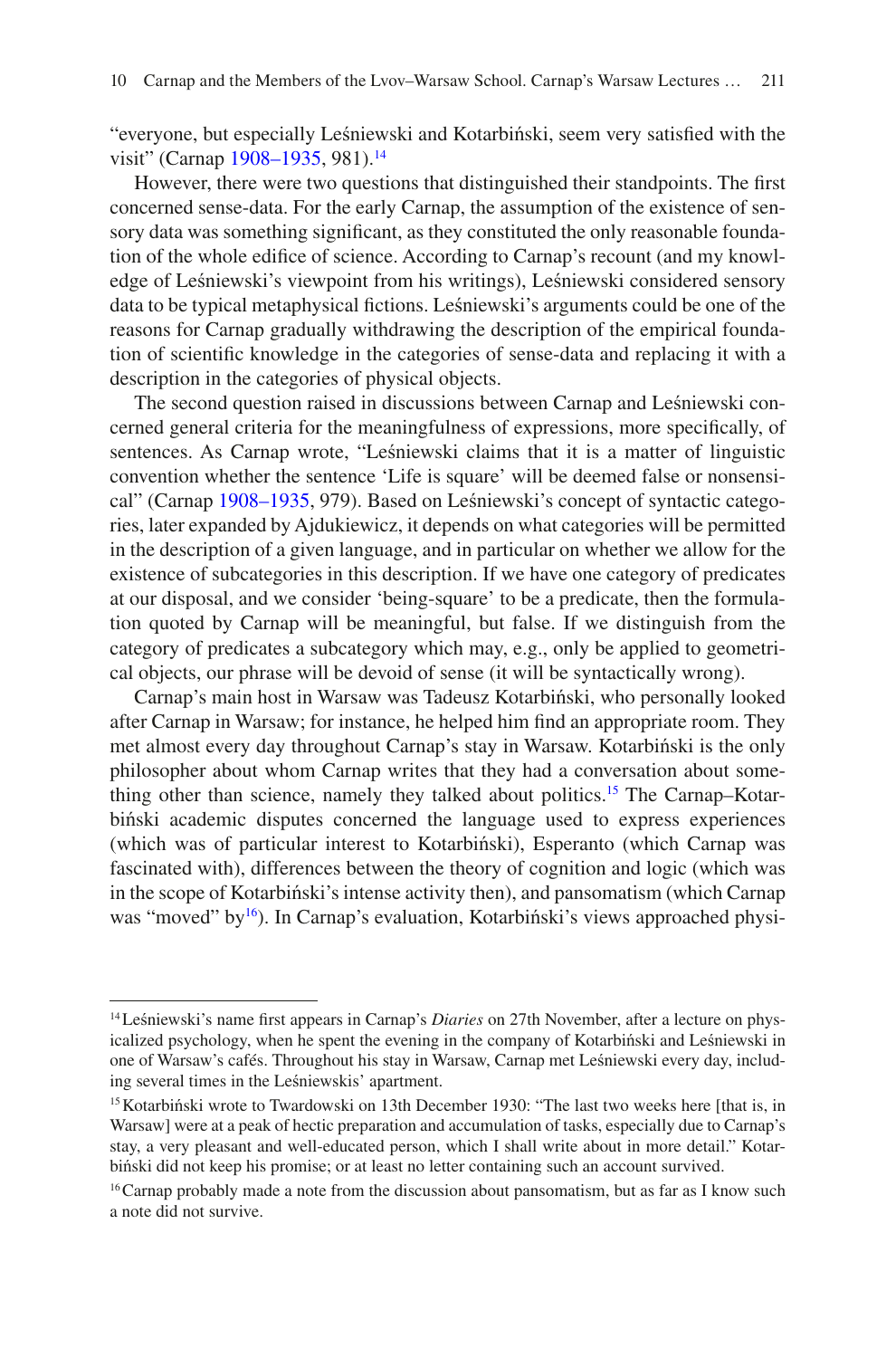calism, but to what degree? Let us respond to this question by comparing the quintessence of Kotarbiński's semantic reism and Carnap's physicalism.

Semantic reism states:

(SR) Only reist (let us call them so) sentences are meaningful, or sentences which can be reduced to reist sentences. Reist sentences are sentences where the only names are names referring to things.

On the other hand, according to physicalism (in its original version),

(Ph) Only physical sentences are scientifc, or sentences from which physical sentences can be derived. Physical sentences are sentences which are verifable by sense-data.

In such a formulation, (SR) and (Ph) are very similar syntactically. Their *semantic* similarity requires the investigation of the relationships between the following pairs: meaningful *versus* scientifc; a reist sentence *versus* a physical sentence; a name referring to an object *versus* a sentence which is verifable by sense-data. Further comparisons of (SR) and (Ph) are necessary from both historical and systematic perspectives[.17](#page-7-0) Generally speaking: Kotarbiński admitted that some elements of his reist doctrine were revised under the infuence of Carnap's remark. This concerns in particular his deeming sentences of the type 'A given object is a state or a relationship or a feature' nonsensical.<sup>18</sup> However, it is also true that, as mentioned before, certain details of Carnap's physicalist doctrine were modifed under criticism from the Warsaw logicians.

#### **10.4 Lecture Three**

The third of Carnap's lectures in Poland was entitled "The tautological character of reasoning" and was presented at the 45th meeting of the Department of Cognition of the Warsaw Philosophical Society (combined with the 4th meeting of the Section of Logic of the Warsaw Philosophical Society). It took place on 1st December at 8 pm; here are its main points:<sup>19</sup>

- (1) All reasoning is tautological in the sense that the conclusion does not state more than the premises.
- (2) Every solid science is based on data from experience.
- (3) Inductive metaphysics wants to draw conclusions from experience concerning what lies beyond experience.
- (4) Since all reasoning is tautological, such transcendence is impossible.

<span id="page-7-0"></span><sup>&</sup>lt;sup>17</sup>A part of the comparative work was already done by Sztejnbarg (1934) and Kokoszyńska; see also Woleński [\(1989](#page-16-4)). Carnap's views on metaphysics were analyzed by Lutman-Kokoszyńska ([1937,](#page-16-5) [1938\)](#page-16-6) and Ajdukiewicz [\(1946](#page-15-8)).

<span id="page-7-1"></span><sup>18</sup>See Kotarbiński [\(1930–1931](#page-15-10), 299).

<span id="page-7-2"></span><sup>&</sup>lt;sup>19</sup>Cf. Carnap [\(1930–31b](#page-15-4)).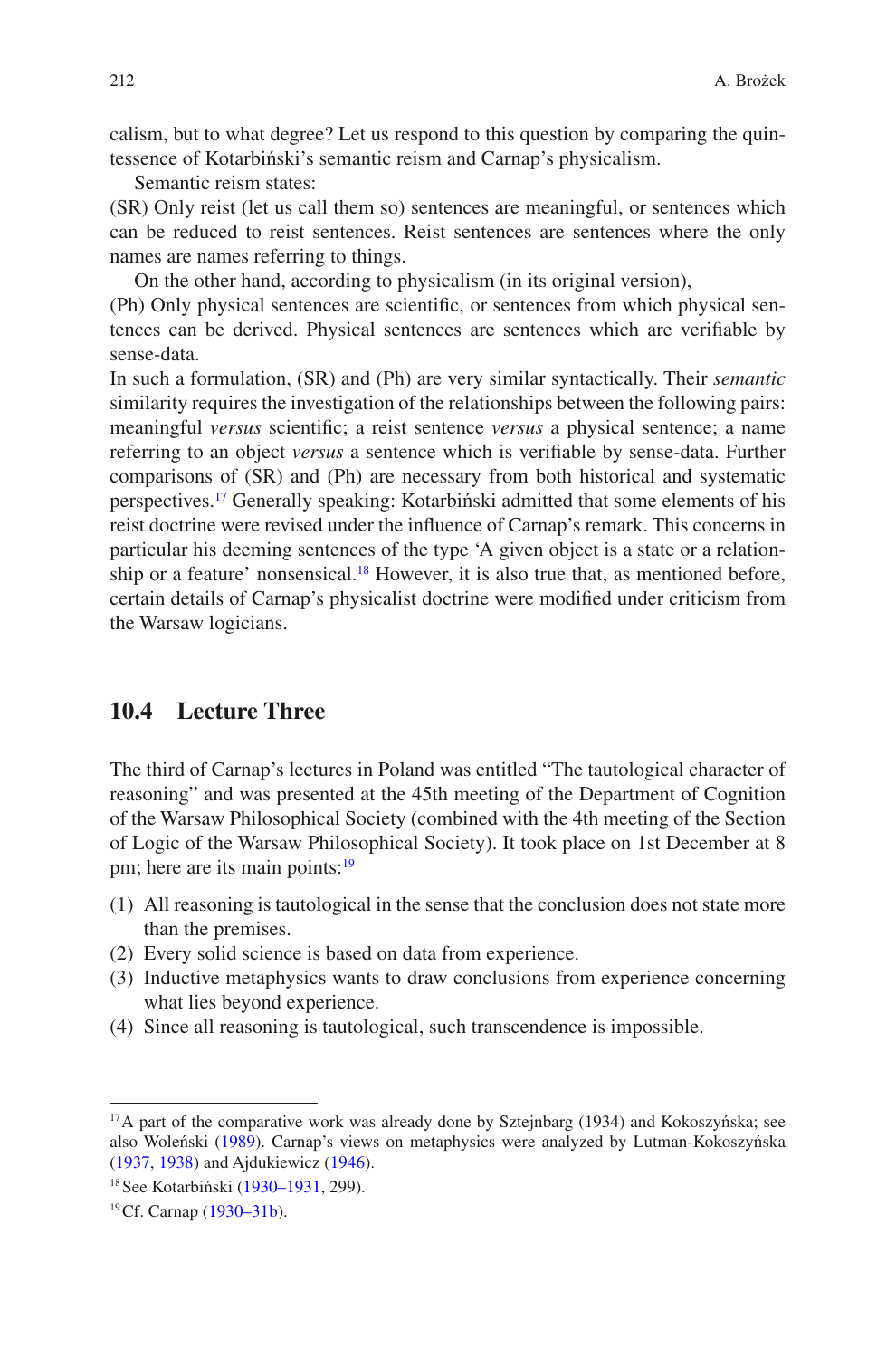Carnap noted in his *Diaries* that the lecture was followed by a lively discussion, continued in an informal setting in a café. Once again, let us discuss what the intellectual background for these ideas in Warsaw was. One of the premises of Carnap's third Warsaw lecture was the claim that all inference is tautological in the traditional sense, that is, in the sense that the conclusion does not enrich the knowledge contained in the premises. Unfortunately, the record of the discussion which took place after the lecture did not survive (although such discussions were often reported in *Ruch Filozofczny*). We may only speculate about possible comments from Polish logicians. It is sure that if Łukasiewicz did not question Carnap's aforementioned reasoning, he did so out of either courtesy or lack of time.

The fact is that problems of inference, or more broadly, reasoning, were the object of a long-running discussion in the LWS, initiated by Łukasiewicz in 1912.[20](#page-8-0) Łukasiewicz, as well as his successors, noted that reasoning contains a creative component which makes it possible for inferences to enrich our knowledge signifcantly, although the price to pay for it may be an increase in the degree of hypotheticality of the inferred claims<sup>21</sup>. At any rate, disavowing the creative character of reasoning would mean removing from science its hypothetical component.

Parenthetically let me briefy characterize the relation between Carnap and Łukasiewicz. As mentioned before, Łukasiewicz learned about Carnap's academic interests from Schlick in 1928. He had great hopes for Carnap's activity. Just after his meeting with Schlick he wrote:

I was confrmed in my views the meaning of mathematical logic for philosophy when I see that also some German philosophers reach similar notions independently of me. (Łukasiewicz [1929b,](#page-15-1) 431)

Those German philosophers were Heinrich Scholz and Carnap himself. (Otherwise, Łukasiewicz had the worst possible opinion of contemporary German philosophers.) On the day of his arrival in Warsaw, that is, 28th November, Carnap participated in Łukasiewicz's seminar devoted to the logic of the Stoics. Łukasiewicz listened to all Carnap's lectures; we know that he gave Carnap a copy of a book of his[.22](#page-8-2) They also met at two parties: at Tarski's and at Kotarbiński's.

Still, did Łukasiewicz fnd in Carnap an ally to help him fulfll his philosophical program? Let us take a closer look at this program, which took shape starting about 1918. Ten years later, Łukasiewicz formulated it most explicitly in his lecture "For the method in philosophy", published in 1928, before his meeting with Schlick:

<span id="page-8-0"></span><sup>&</sup>lt;sup>20</sup> See Łukasiewicz [\(1912](#page-15-11)).

<span id="page-8-1"></span> $^{21}$ As an example, Łukasiewicz gave the reasoning that led to the formulation of laws and hypotheses. In the frst case, the reasoning consists in the incomplete induction, leading from individual sentences of the type " $a_1$  is *B*", " $a_2$  is *B*",... " $a_k$  is *B*" to general sentences of the type "Every *A* is *B*", where  $\{a_1, a_2, \ldots a_k\}$  is a proper subset of *A*; as a consequence, the sentence "Every *A* is *B*" also applies to events unknown from experience. In the second case, reasoning seeks to fnd the answer to the question why some *S* is *P* by referring to the law of the type "Every *M* is *P*" and assuming the hypothesis that this  $S$  is  $M$ ; the acceptance of such a hypothesis is a creative (not reproducing) act.

<span id="page-8-2"></span><sup>&</sup>lt;sup>22</sup>This was probably Łukasiewicz [\(1929a](#page-15-12)).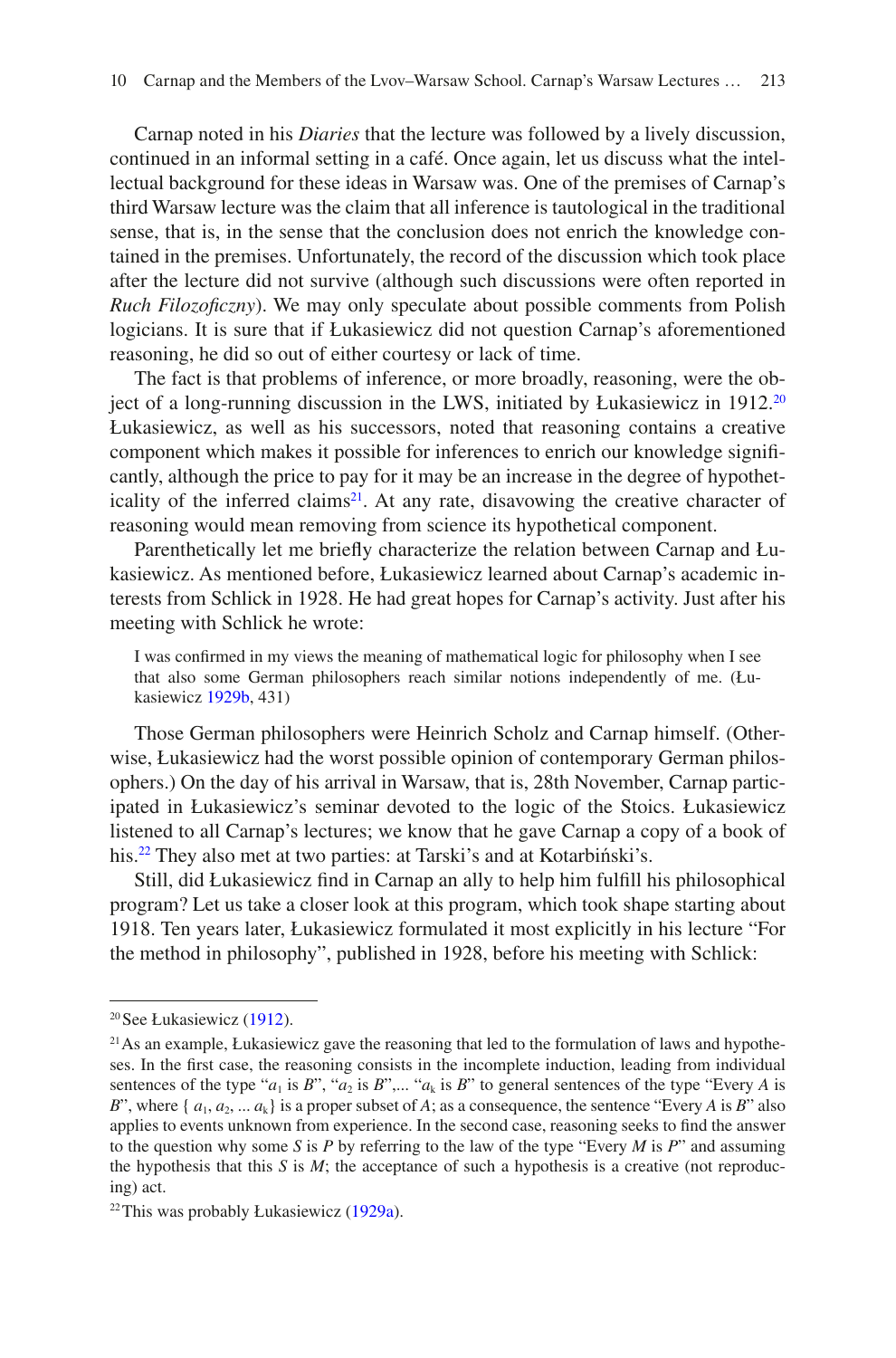Future scientifc philosophy must begin its reconstruction from the very beginning, from the fundaments. To begin with the fundaments means, frstly, to review all philosophical problems and to choose only these which may be formulated comprehensibly and to refuse the others. Already at this preliminary work, mathematical logic may be useful, as it established the meaning of many expressions belonging to philosophy. Then one should start trying to resolve these philosophical problems which may be formulated comprehensibly. The most appropriate method which should be applied to this purpose seems to be once again the method of mathematical logic: the deductive, axiomatic method. One should rely on sentences as intuitively clear and certain as possible, and accept such sentences as axioms. One should select as primary concepts, that is, non-defnable concepts, expressions such that their meaning can be comprehensively explained with examples. One should attempt to minimize the number of axioms and primary concepts and one should list them carefully. All other concepts must be defned without exception on the basis of primary concepts, and all other statements must be without exception proven on the basis of axioms and directives of inference assumed in logic. The obtained results should be constantly compared with the data of intuition and experience as well as with the results of the other sciences, especially the natural sciences. In case of discrepancies, the system should be corrected by formulating new axioms and creating new primary concepts. One should always take care to maintain contact with reality in order to not create mythological entities of the type of Platonic ideas and Kant's things in themselves but rather to understand the essence and construction of this real world in which we live and act, and which we would somehow like to transform into a better and more perfect one. (Łukasiewicz [1928,](#page-15-13) 42)

Carnap's views agree with Łukasiewicz's convictions on certain points. First of all, just like Łukasiewicz, Carnap is convinced that philosophy cannot stay indifferent to the occurrence and development of mathematical logic. Infuenced by Russell's writings, Carnap wrote:

I felt as if this [Russell's] appeal had been directed to me personally. To work in this spirit would be my task from now on. And indeed, henceforth the application of the new logical instrument for the purposes of analyzing scientifc concepts and of clarifying philosophical problems has been the essential aim of my philosophical activity. (Carnap [1963,](#page-15-0) 13)

Carnap and Łukasiewicz also had the same negative opinion of existing philosophy (especially the one dominating in Germany). They both realized that applying the tools of mathematical logic to traditional philosophy (both earlier and contemporary to them) reveal its worthlessness, to put it bluntly.[23](#page-9-0) They also shared the conviction that philosophy cannot ignore the results of the natural sciences. This, however, is where the similarities end and the differences begin.

These differences primarily concern, frstly, views on the genesis of philosophers' past failures. Carnap ascribed the poverty of contemporary philosophy to its detachment from empiricism: to the fact that its conceptual apparatus was devoid of

<span id="page-9-0"></span><sup>&</sup>lt;sup>23</sup> Łukasiewicz wrote: "When we approach the great philosophical systems of Plato, Aristotle, Descartes, Spinoza, Kant, or Hegel with the standard of accuracy created by mathematical logic, these systems fall apart like a house of cards. Their fundamental notions are unclear, the crucial claims are incomprehensible, the reasoning and the proofs are inexact; the logical theories at the root of these systems are almost all faulty. Philosophy must be rebuilt from scratch, supplemented with the scientifc method and based on a new logic. An individual cannot dream of achieving this deed. This will be the work of generations, and of minds much more powerful than the world has ever seen" (Łukasiewicz [1922,](#page-15-14) 115).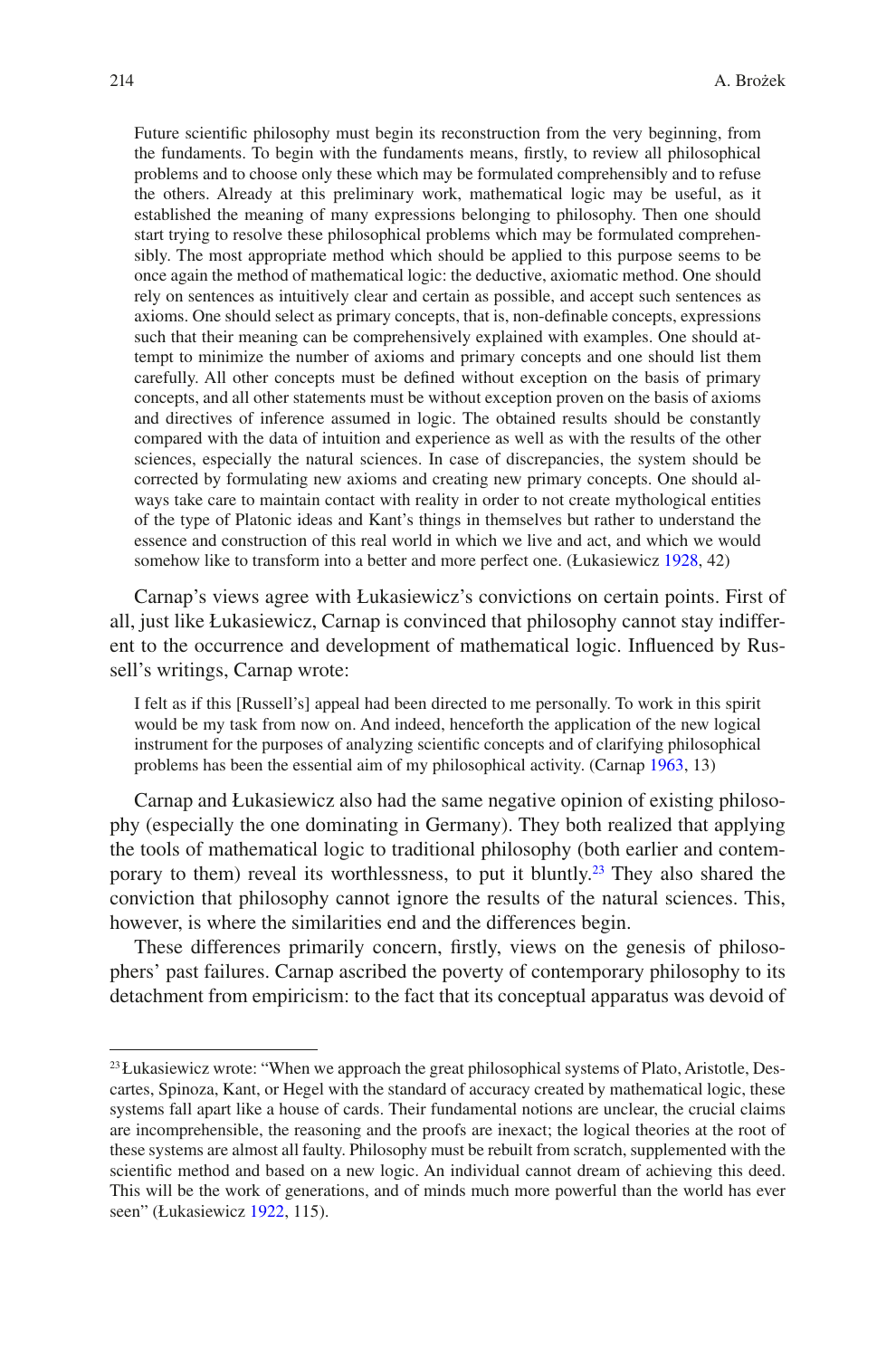empirical content. For Łukasiewicz, philosophy's main sin was imprecision of concepts and messiness of justifcations.

The difference in this area perhaps derived from the fact that, secondly, they had different scientifc ideals. Carnap's ideal science was physics, whereas for Łukasiewicz it was mathematical logic. Consequently they also had different ideals of philosophy. Łukasiewicz wanted philosophy to become an interpreted axiomatic system. According to Carnap, philosophy should not assume the form of any system: it should be limited to a logical analysis of the language of physics (and more broadly, of science) conducted *ad hoc*.

Thirdly, Łukasiewicz and Carnap differed on the question of the origins of science. According to Carnap, acquiring the experiential data which constitute the foundations of science is of imitative character and reasoning does not provide anything new to the image of the world provided by this data. If the content of our knowledge is experiential data, then logic (and mathematics) is only a contentless scaffolding for this knowledge. In the LWS, the idea of creation, in combination with the idea of freedom, was one of the crucial ideas. (Besides, the tradition of attachment to these ideas had a long history in Poland, and it ran against philosophical paradigms.) As mentioned earlier, Łukasiewicz insisted on the idea of the creative character of scientifc processes of reasoning, no less creative than the activity of artistic imagination in art. Łukasiewicz's views on the methodological status of logic and mathematics evolved over time, but at no stage of the development of these views did he see a drastic difference between the cognitive statuses of analytical and synthetic statements.

Łukasiewicz and Carnap also differed in their views on the ontological status of the world described by science. In simple terms, in Carnap's eyes, Łukasiewicz was a realist, whereas in Łukasiewicz's eyes, Carnap's position approached materialism. Carnap was somewhat surprised by Łukasiewicz's views and he wrote in his *Diaries* that "Łukasiewicz accepts independently existing states of affairs (a realist?)" (Carnap 1908–1934, 981). Łukasiewicz supposedly said in a radio lecture that Carnap was one of those philosophers who use formal logic to justify a metaphysical claim (Hiż [1971](#page-15-15), 526).

It seems that both diagnoses were wrong, which incidentally is surprising in the case of such astute analysts. After all, Carnap was rather convinced that metaphysical problems such as the problem of materialism or realism are senseless.

In the LWS, the attitude of *reinterpretation* of metaphysical problems was more readily assumed than that of *refutation*. The best-known example of the former was the semantic paraphrasing of metaphysical claims performed by Ajdukiewicz.<sup>[24](#page-10-0)</sup> They tried to lead at the solutions of philosophical disputes rather than suspending judgment in such disputes.

<span id="page-10-0"></span> $24$  See, e.g., Ajdukiewicz ([1937\)](#page-14-1).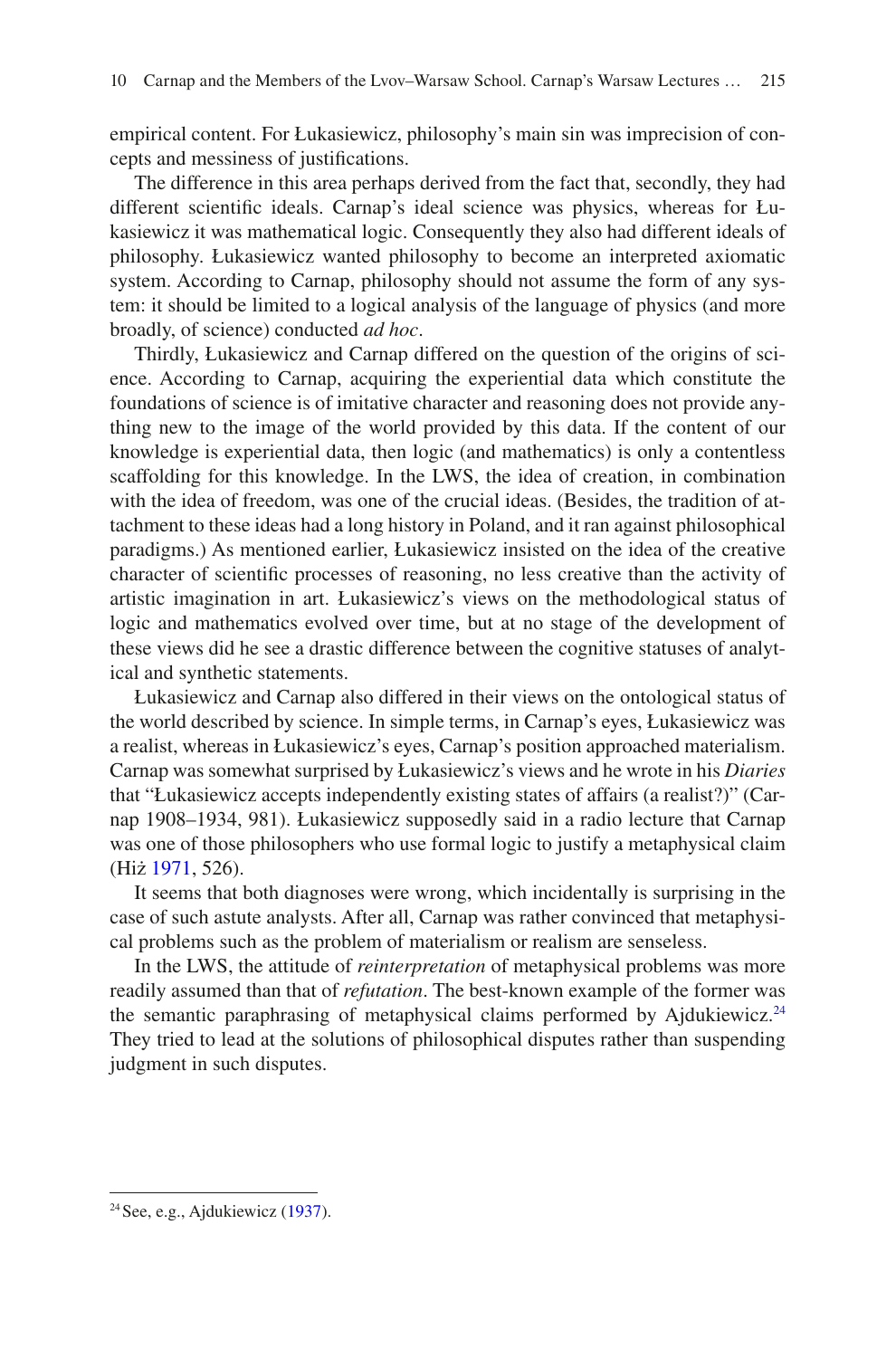#### **10.5 Other Warsaw Acquaintances**

Apart from the personalities mentioned above, Carnap met in Warsaw other representatives of the LWS (in particular, of its Warsaw wing). They were (presented in alphabetical order): Janina Hosiasson, Maria Ossowska, Stanisław Ossowski, Edward Poznański, and Dina Sztejnbarg.<sup>25</sup> They represented the variety of disciplines: Hosiasson worked in probabilistic logic, Ossowska in semantics and ethics, Ossowski in aesthetics and sociology, Poznański in philosophy of science, and Sztejnbarg in semantics and methodology.

The relatively large number of female representatives is often mentioned as a characteristic feature of the LWS. Carnap met three of them. These three female Warsaw scholars had very different personalities. People were struck by Ossowska's aristocratic refnement (she was called 'the lady of Polish philosophy'), Hosiasson emanated energy and a certain propensity to dominate (among others, over her future husband, Adolf Lindenbaum), and Sztejnbarg's characteristic features were a meditative nature and self-control (which allowed her to survive the long suffering in Auschwitz). Carnap, being an astute observer, surely caught these differences, but in the case of Ossowska he also noted that she made an impression on him as a woman.

Sztejnbarg, as was her custom, primarily listened carefully to what Carnap was saying and took detailed notes. She must have had serious doubts as to the program of physicalism, since a few years later she published a critical study of it.<sup>26</sup> Conversely, Hosiasson utilized Carnap's presence to discuss with him the issues of her work on induction and probability (which she was just preparing as the basis for her MA). It must be admitted that she made a great (academic) impression on him, as they met three times (November 28 and 30, December 2) in Warsaw to discuss the problem of induction in detail. Later, in 1933, she went to Vienna for a scholarship; she also took part in Congresses of United Science. There, she made a similar impression on Popper. In his own papers on induction, Carnap mentions her results several times. Hosiasson's career tragically ended in 1942 when she was killed by Nazis in Vilna.

#### **10.6 Carnap and Lvov**

The year 1930, when Carnap came to Warsaw, was the same year in which Twardowski retired in Lvov. He had been the *spiritus movens* of Polish philosophy for over 30 years, since 1895, when he got the chair of philosophy in Lvov after having become a "Privatdozent" in Vienna. Despite his retirement, Twardowski re-

<span id="page-11-0"></span><sup>25</sup>This is the later Janina Kotarbińska; in his *Diaries*, Carnap incorrectly spelled her name at that time "Steinberg".

<span id="page-11-1"></span><sup>&</sup>lt;sup>26</sup>See Kotarbińska ([1934\)](#page-15-16).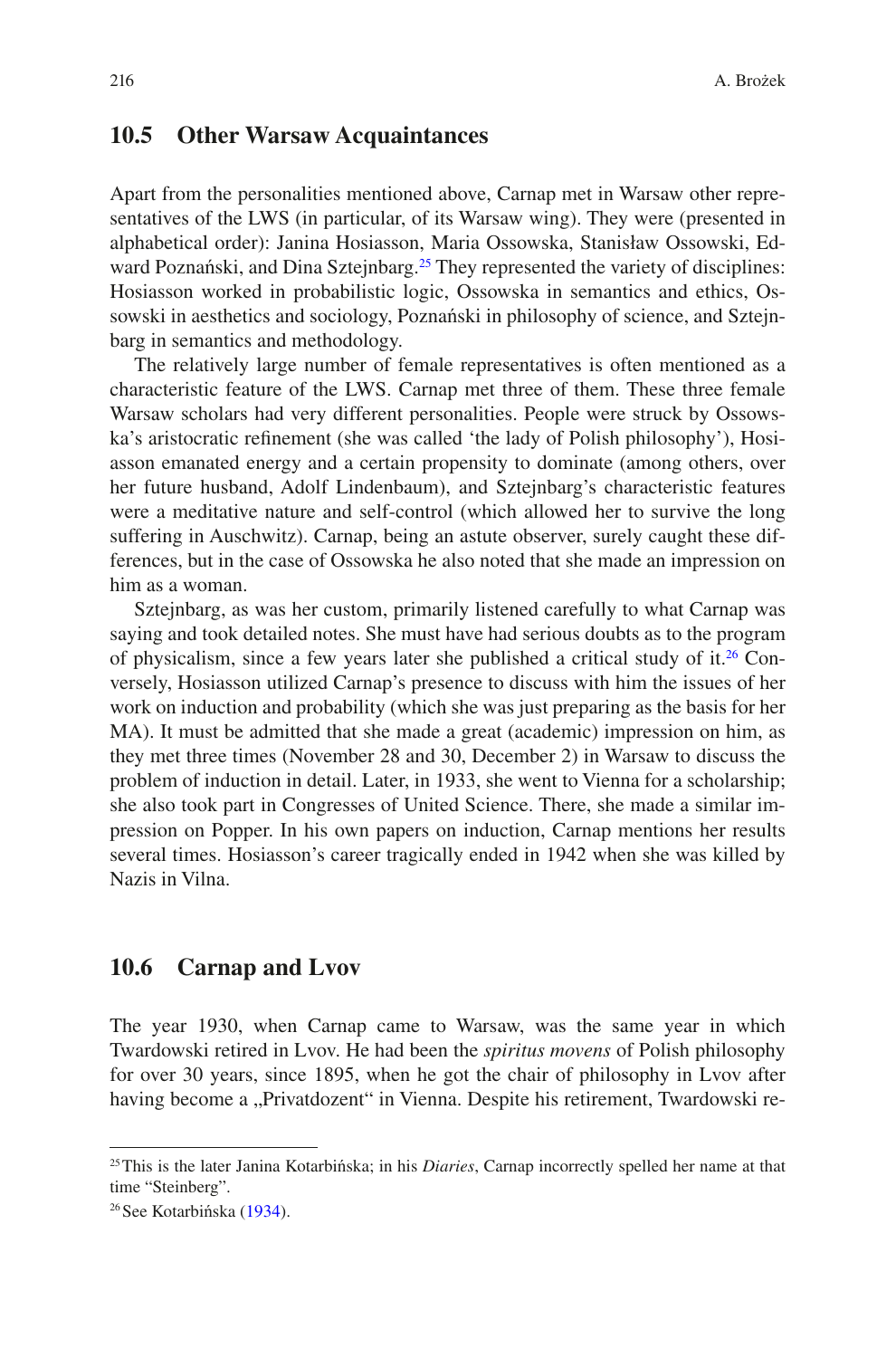mained active, for instance as the editor of the aforementioned journal *Ruch Filozofczny*, which was established by him.

It was in *Ruch Filozofczny*[27](#page-12-0) that Carnap's summaries appeared (in Janina Hosiasson's translation). As requested by Carnap, Twardowski sent him a copy of the journal. Carnap reacted in the following way:

Dear Colleague,

Thank you very much for your cards and friendly offer to send me further numbers of your journal. Unfortunately, I do not understand Polish and have to thankfully refuse this offer. I know from the letter of Prof. Ajdukiewicz […] that there is a prospect of giving my lectures in Lwów. I would be glad to meet you personally when these lectures take place. I read the bibliography and the table of contents of your journal with a great interest. I would wish very much to have something like that in German.

With great respect, Rudolf Carnap (Carnap [1934\)](#page-15-17)

We also learn of the plans to invite Carnap to Lvov from Twardowski's *Diaries* (Twardowski [1997](#page-16-7), 322, 327, 331). In 1934, Twardowski talked about it to Ajdukiewicz on several occasions. Still, the visit never came to pass. This does not mean, however, that Lvov paid no attention to what Carnap was doing. As mentioned earlier, Carnap's program was carefully followed by Ajdukiewicz. Primarily, though, it was Maria Kokoszyńska who was in close social and academic contact with the Vienna Circle (hereafter: VC), which I describe extensively elsewhere (Brożek [2017](#page-15-18)). It could generally be said that the contacts between the Lvov-Warsaw School and the Vienna Circle during the interwar period were lively. Members of both groups met not only in Warsaw and Vienna, but also during philosophical congresses in Prague (1934) and Paris (1935).

### **10.7 Final Remarks**

The day Carnap went back from Warsaw to Vienna, he noted in his *Diaries*: "*Große Geschichte.*" If this was a comment on the Polish journey (no other interpretation of these words is equally admissible), we may interpret it as another symptom of the great impression that Polish logicians and philosophers, as well as their results, made on him. Carnap started to include these results in his own work and lectures. One of the confrmations of this early impact may be found in a letter to Twardowski of 29 May 1931 by Walter Auerbach, who had a scholarship in Vienna in the spring of 1931:

Carnap (who ultimately stayed in Vienna for this term rather than move to Prague) includes Leśniewski's and Tarski's results in his classes. (Auerbach [1931](#page-15-19))

<span id="page-12-0"></span><sup>27</sup>See Carnap ([1930–31a](#page-15-3); [1930–31b;](#page-15-4) [1930–31c\)](#page-15-5).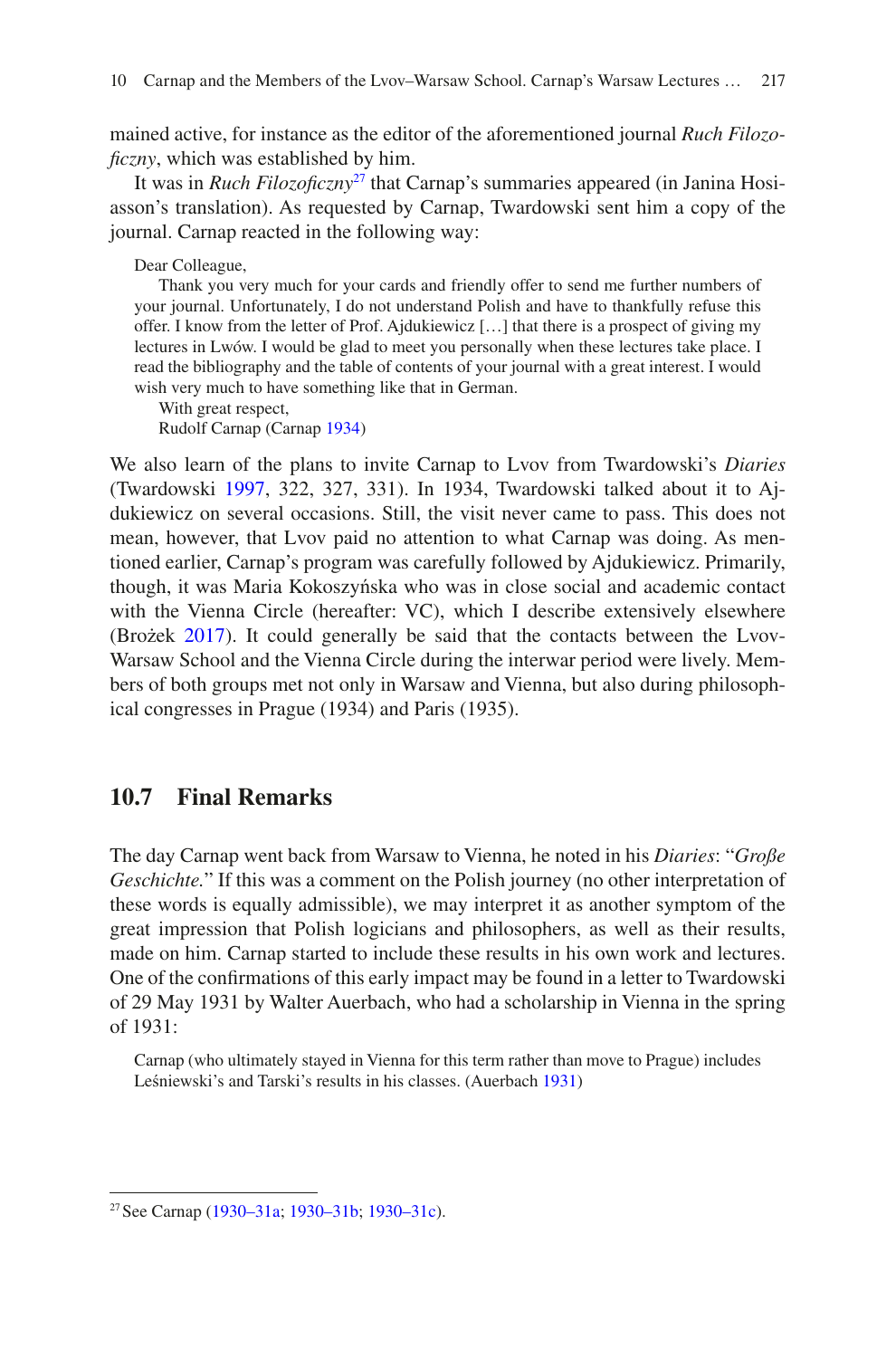The further cooperation between Carnap and Polish thinkers did not develop as well as one could foresee based on the promising visit in 1930. The most important reason was Carnap's emigration. However, there were also some other reasons.

Let us take Leśniewski as an example. Here, the reason was Leśniewski's personality, who on the one hand was a harsh critic of other people, and on the other hand demonstrated hypersensitivity on the issue of the originality of his results. His remark on the fate of the concept of intentionality is a good illustration of this issue:

The speaker [that is, Leśniewski] mentions that his concept of DESINTENSIONALISATION of intensional functions has been developed by him for many years in different lectures, and he simultaneously draws attention to R. Carnap's concept, similar to this concept in terms of the fundamental idea, and presented lately in *Logische Syntax der Sprache*, a concept which is, according to the speaker, completely inaccurate in some of its significant details, and leads to untenable theoretical consequences. (Leśniewski [1939](#page-15-20), 778)

A lot of light is shed on Leśniewski's mentioned personality features by his correspondence with Neurath on the Congress of United Science, as well as by letters to Twardowski about plagiarism on the part of certain contemporary logicians.

It was not only Leśniewski who was sensitive in regard to originality. In a letter to Neurath (September 7, 1936), Tarski wrote:

It is to me frankly unpleasant that we could not come to any agreement over historical questions. It seems to me at times that the whole discussion is quite pointless: we lean, both of us, upon some reminiscences, impressions, and so on. A prospective historian will certainly employ a completely different method of inquiry; if the points of dispute which turn up in our letters will interest him, then frst of all he will study carefully the publications of both circles – the Vienna Circle and the Warsaw Circle – from the period in question. His task, by the way, will be quite diffcult, for unfortunately the publications of both sides at that time were not very numerous; I hope, however, that he will agree with me at least partially, after all. (Tarski [1992](#page-16-8), 24–25)

Well, based on the analysis of sources, any 'future historian' has to admit that Tarski was right. However, Tarski's reservations were not directed at Carnap but only at Neurath. Carnap never denied the infuence of the Poles.

Tarski continued his letter as follows:

I wrote to you once a few words about the "emergence of legends". I can now point you to an example of a "legend" which is, so to say, in "statu nascendi"; some Polish acquaintances, who participated in the Paris Congress, brought this recently to my attention. I gave a lecture in Paris about the concept of logical consequence; there I contested (among other things) the absolute character of the division of concepts into logical and descriptive, as well as of sentences into analytic and synthetic, and I endeavored to show that the division of concepts is quite arbitrary, and that the division of sentences has to be related to the division of concepts. In the discussion, Carnap explained that he regards my remarks in this connection as very deep, and presented my main thoughts once more, in a clear and popular form; I was certainly very grateful to him for this. Now, one should see how the report of this lecture and the discussion which followed is expressed in *Erkenntnis* 5, No. 6, pp. 388–389! To my lecture not as much as a whole line is devoted<sup>28</sup> (it is not even mentioned that I gave a lecture on this topic). Carnap's talk has by comparison a very precise

<span id="page-13-0"></span><sup>&</sup>lt;sup>28</sup>In the original letter there are two insertions in Neurath's handwriting: "that's not true: 6  $\frac{1}{2}$ lines!" and "not more to others either" (the footnote of the editor of Tarski [1992\)](#page-16-8).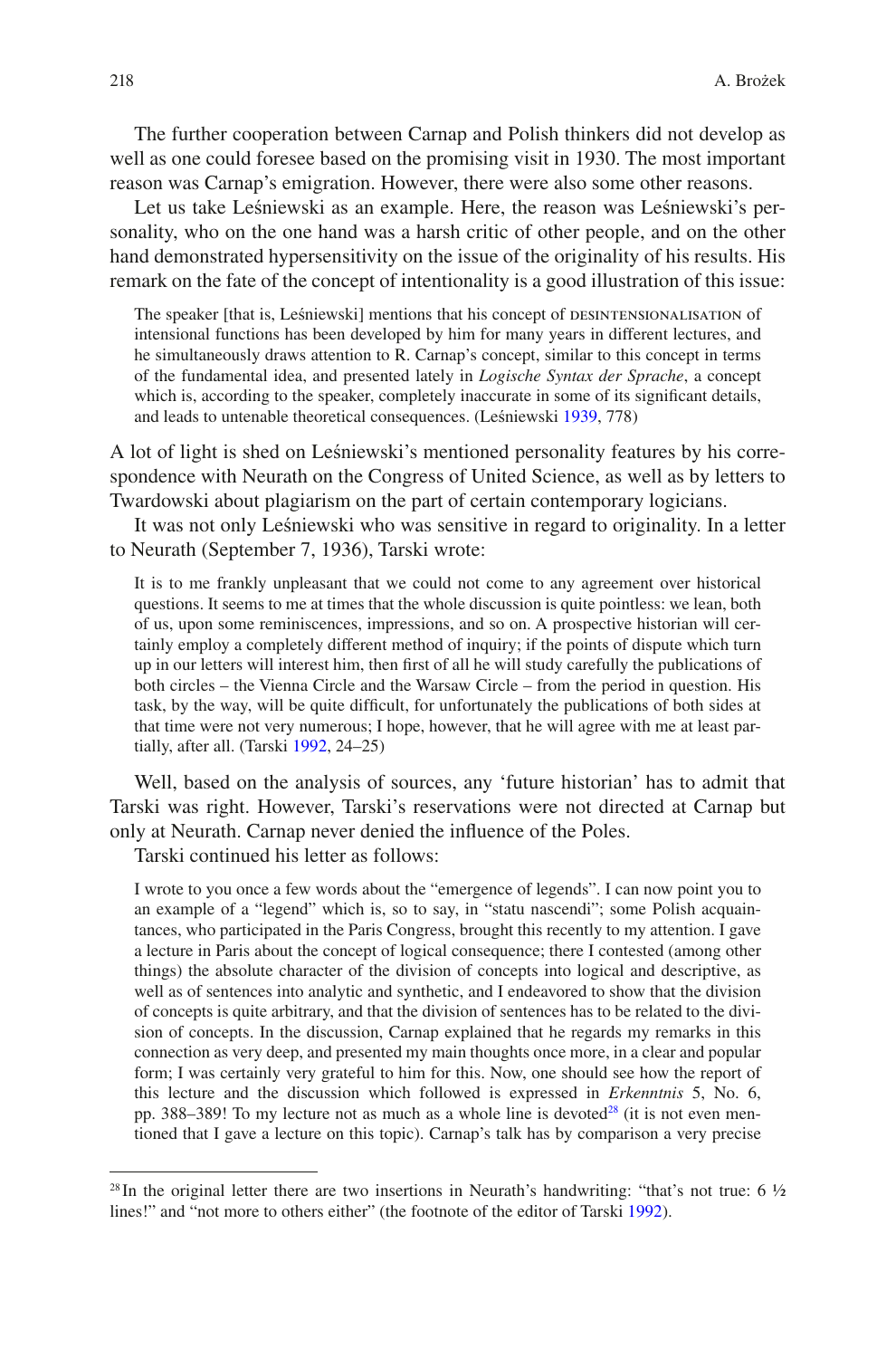and comprehensive account in 13 to 14 lines. The reader must have the impression that Tarski only asked a question, and that Carnap, however, answered this question in great detail and in a very appropriate way; it is absolutely impossible to guess from the report the real state of affairs. (Tarski [1992](#page-16-8), 28–29)

Let us leave aside the snappish elements of Tarski's letter. What is interesting is that Tarski draws attention to the fact that Carnap accepted (to some degree?) an undermining of the analytic–synthetic distinction. The same attitude towards this distinction was shared by Łukasiewicz, Leśniewski, and Ajdukiewicz. The Wittgensteinian vision of logic as a set of analytic, 'empty' truths was never something obvious among Poles. But it was accepted for many years by Carnap. More generally, as Hiż puts it:

The atmosphere among philosophers of the Vienna Circle was similar in spirit to the one in the Warsaw center. In Vienna, Carnap was one of the most important personalities. And his philosophy was infuenced to some degree by Wittgenstein […]. Tarski's views corresponded to Carnap's as long as Carnap disagreed with Wittgenstein. In the points in which Carnap agreed with Wittgenstein, Tarski's views were essentially different. The positions of Tarski and Wittgenstein are alien. (Hiż [1971,](#page-15-15) 523)

To recapitulate: Carnap's visit was a fruitful event for both visiting and visited scholars. Carnap had occasion to learn about Polish logic, philosophy, and psychology and found supporters of some of his main ideas. He gained some stimuli for the further evolution of his thought. For his Polish partners, the visit was mainly of psychological signifcance. Polish logicians had the opportunity to see that they were not an isolated intellectual island in Europe, that their results may be appreciated and developed further outside of Poland. Thanks to Carnap and his Viennese colleagues, they also obtained a kind of contrasting background for their own philosophical views. But they did not share the radicalism of VC, as Ajdukiewicz strongly emphasized:

I do not know any Polish philosopher who would have assimilated the material theses of the Vienna Circle. The affnity between some Polish philosophers and the Vienna Circle consists in the similarity of the fundamental methodological attitude and the affinity of the problems analyzed. (Ajdukiewicz [1935](#page-14-2), 151–152)

However, thanks to this radical Viennese background, they became confrmed in their cautious philosophical positions.

## **References**

- <span id="page-14-0"></span>Ajdukiewicz, K. 1934. O stosowalności czystej logiki do zagadnień flozofcznych [On the applicability of pure logic to philosophical questions]. In K. Ajdukiewicz 1960. Język i poznanie [Language and knowledge]. Vol. I. Warszawa: PWN, 211–214.
	- ———. 1935. Der logistische Antiirrationalismus in Polen. *Erkenntnis* 5:151–164.

<span id="page-14-2"></span><span id="page-14-1"></span>———. 1937. Problemat transcendentalnego idealizmu w sformułowaniu semantycznym [The problem of transcendental idealism in the semantic formulation]. In: K, Ajdukiewicz 1960. Język i poznanie [Language and Cognition]. Vol I. Warszawa: PWN, 264–277.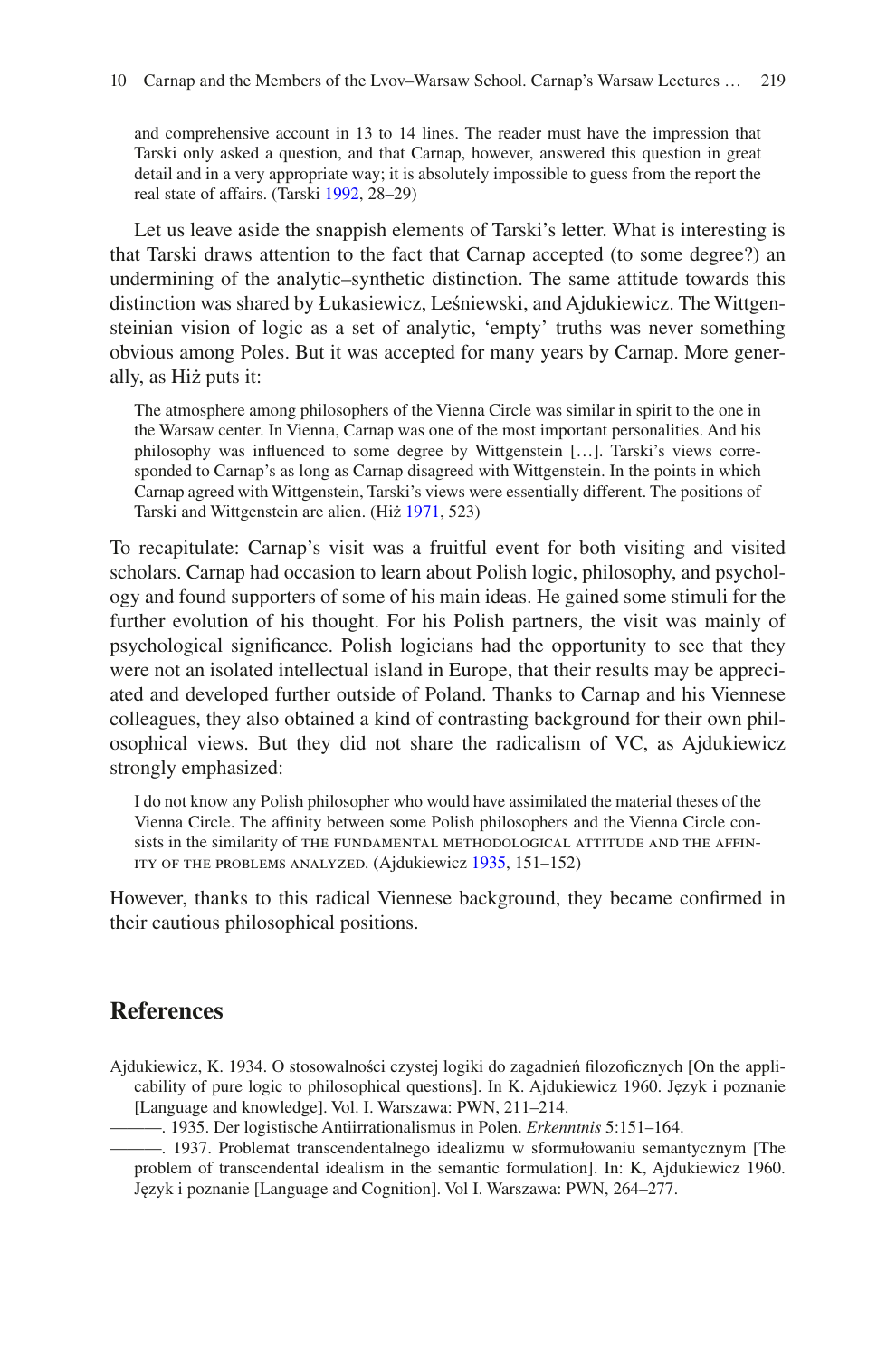<span id="page-15-8"></span>———. 1946. O tzw. neopozytywizmie [On so-called neopositivism]. In: K. Ajdukiewicz 1965. Jezyk i poznanie [Language and Cofnition]. Vol. II. Warszawa: PWN, 7–28.

- <span id="page-15-19"></span>Auerbach, W. 1931. Letter to Kazimierz Twardowski, 29.05.1931. Kazimierz Twardowski's Archives, Warsaw, AKT K-02-1-01.
- <span id="page-15-18"></span>Brożek, A. 2017. Maria Kokoszyńska: Between the Lvov–Warsaw School and the Vienna circle. *Journal for the History of Analytical Philosophy* 5(2): 17–36.
- <span id="page-15-6"></span>Brożek, A., F. Stadler, and J. Woleński. 2017. *The signifcance of the Lvov–Warsaw School in European culture (Vienna Circle Institute Yearbook 21)*. Wien/New York: Springer.
- <span id="page-15-17"></span><span id="page-15-2"></span>Carnap, R. 1908–1935. Tagebücher 1908 bis 1935: Transkribiert nach den kurzschriftlichen Originalen von Brigitta Arden und Brigitte Parakenings. [http://homepage.univie.ac.at/christian.](http://homepage.univie.ac.at/christian.damboeck/carnap_diaries_2015-2018/version_2017.pdf) [damboeck/carnap\\_diaries\\_2015-2018/version\\_2017.pdf](http://homepage.univie.ac.at/christian.damboeck/carnap_diaries_2015-2018/version_2017.pdf)
	- ———. 1934. Letter to Kazimierz Twardowski, 21.01.1934. Kazimierz Twardowski Archives in Warsaw, AKT 55-934-24/I.
	- ———. 1963. Intellectual autobiography. In: P.A. Schilpp (ed.) 1963. The philosophy of Rudolf Carnap. La Salle: Open Court, 3–84.

<span id="page-15-3"></span><span id="page-15-0"></span>———. 1930–31a. Przezwyciężenie metafzyki drogą logicznej analizy mowy [Overcoming metaphysics through logical analysis of language]. Auto-abstract transl. from German by J. Hosiasson. *Ruch Filozofczny* 12:220a–221a.

- <span id="page-15-4"></span>———. 1930–31b. Charakter tautologiczny wnioskowania [The tautological character of reasoning]. Auto-abstract transl. from German by J. Hosiasson. *Ruch Filozofczny* 12:227b–228a.
- <span id="page-15-5"></span>-. 1930–31c. Psychologia w terminach fizykalnych [Psychology in physical terms]. Autoabstract transl. from German by J. Hosiasson. *Ruch Filozofczny* 12:230a–b.
- <span id="page-15-15"></span>Hiż, H. 1971. Jubileusz Alfreda Tarskiego [Alfred Tarski's jubilee]. In: Henryk Hiż 2013. Wybór pism [Sepected writings], Warszawa: Fundacja Aletheia, 521–528.
- <span id="page-15-16"></span>Kotarbińska, J. [Dina Sztejnbarg]. 1934. Fizykalizm [Physicalism]. *Przegląd Filozoficzny* 27 (1): 91–95.
- <span id="page-15-10"></span><span id="page-15-7"></span>Kotarbiński, T. 1920. O istocie doświadczenia wewnętrznego [On the essence of internal experience]. *Przegląd Filozofczny* 25(2): 184–196.
	- ———. 1930–1931. Uwagi na temat reizmu [Comments on reism]. *Ruch Filozofczny* 12:7–12.
	- ———. 1929. *Elementy teorii poznania, logiki formalnej i metodologii nauk [Elements of the theory of cognition, formal logic and methodology of the sciences]*. Lwów: Wydawnictwo Zakładu Narodowego Imienia Ossolińskich.
- <span id="page-15-20"></span><span id="page-15-9"></span>Leśniewski, S. 1911. Przyczynek do analizy zdań egzystencjalnych [A contribution to the analysis of existential sentences]. In: S. Leśniewski 2015. Pisma zebrane [Collected papers]. Vol I. Warsaw: Wydawnictwo Naukowe Semper, 15–31.
	- ———. 1939. Głos w dyskusji nad odczytem Jana Łukasiewicza 'Geneza logiki trójwartościowej' [Voice in the discussion on the paper by Jan Łukasiewicz "The genesis of trivalent logic"]. In: S. Leśniewski 2015. Pisma zebrane [Collected papers]. Vol I. Warsaw: Wydawnictwo Naukowe Semper, 777–778.
- Łukasiewicz, J. 1910. *O zasadzie sprzeczności u Arystotelesa [On the principle of contradiction in Aristotle]*. Kraków: Akademia Umiejętności.
- <span id="page-15-14"></span><span id="page-15-13"></span><span id="page-15-12"></span><span id="page-15-11"></span><span id="page-15-1"></span>———. 1912. O twórczości w nauce [On creativity in science]. In: J. Łukasiewicz 1964. Z zagadnień logiki i metafzyki [From the problems of logic and metaphysics]. Warszawa: PWN, 66–75.
	- ———. 1922. O determinizmie [On determinism]. In: J. Łukasiewicz 1964. Z zagadnień logiki i metafzyki [From the problems of logic and metaphysics]. Warszawa: PWN, 114–126.
	- ———. 1928. O metodę w flozofi [For the method in philosophy]. In: J. Łukasiewicz 1998. Logika i metafzyka [Logic and metaphysics]. Warszawa: Wydawnictwo WFiS UW, 41– 42.
	- ———. 1929a. *Elementy logiki matematycznej [Elements of mathematical logic]*. Warsaw: Wydawnictwo Koła Matematyczno-Fizycznego Słuchaczów UW.
	- ———. 1929b. O znaczeniu i potrzebach logiki matematycznej [On the importance and needs of mathematical logic]. In J. Łukasiewicz 1998. Logika i metafzyka [Logic and metaphysics]. Warszawa: Wydawnictwo WFiS UW, 424–436.